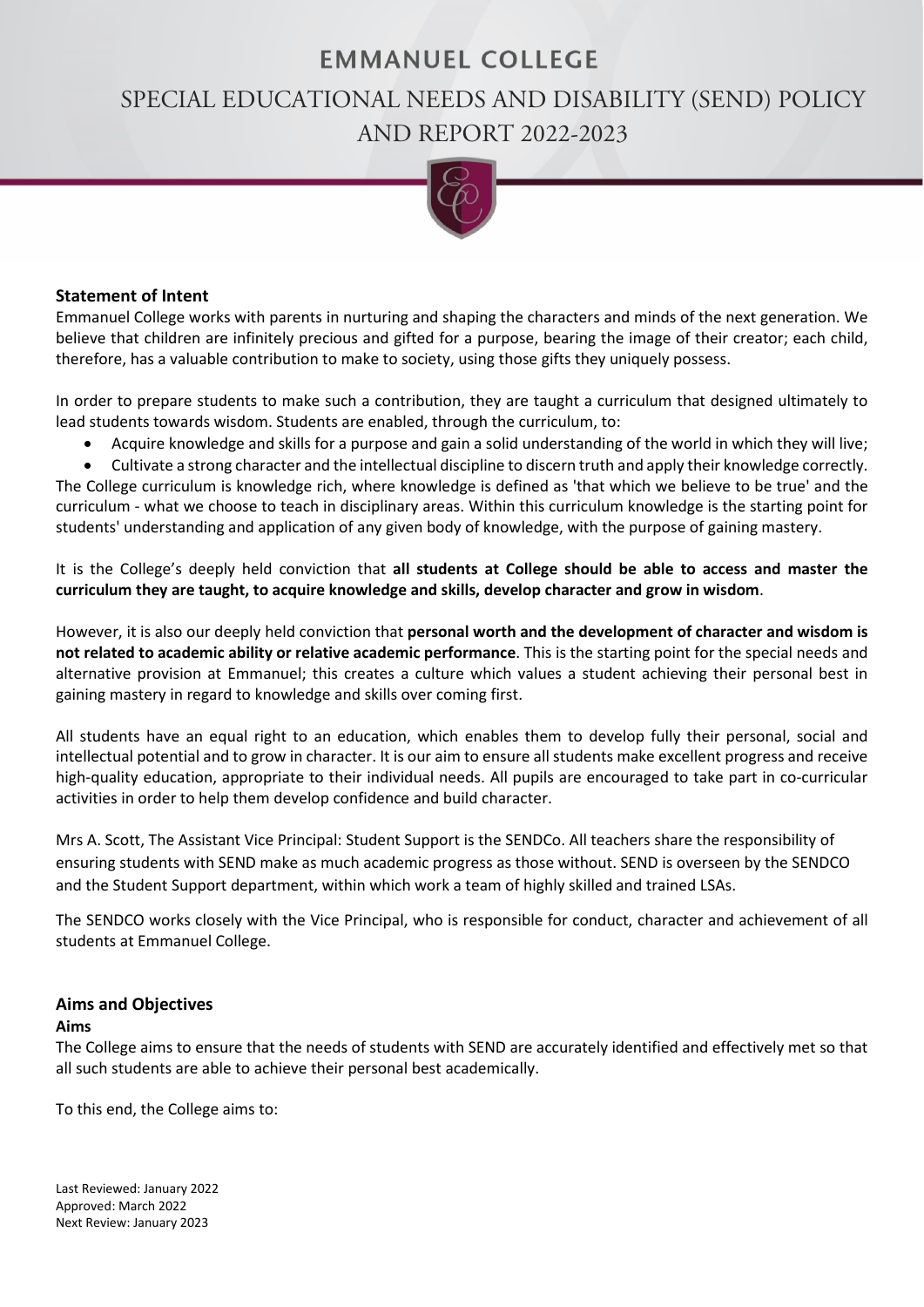- Ensure access to a broad, balanced, relevant and differentiated curriculum, whatever the ability, gender, ethnic origin, faith, social background, special educational need or disability of students, enabling all students to gain mastery of this curriculum;
- Ensure that lessons are stimulating, enjoyable and well differentiated to meet the needs of all students, including those with SEND in order to ensure that at least expected progress is made by all students across the curriculum;
- Make sure that additional support and resources are well targeted and meet the needs of individual students;
- Assess students accurately, track their progress regularly and adjust provision in the light of ongoing monitoring;
- Continuously monitor and evaluate the effectiveness of provision for all students, including those with SEND, to ensure that the College is providing equality of educational opportunity and value for money;
- Promote high expectations of all students in all areas of College life including exemplary standards of behaviour always consistent with the Student Code of Conduct;
- Promote positive partnerships with parents, involving them in their child's learning and achievements;
- Ensure appropriate use of the expertise of external agencies;
- Ensure policy and procedures of Special Educational Needs are known, understood and followed by all members of staff accordingly;
- Include Pupil Premium students in appropriate interventions that will benefit their learning in conjunction with the Pupil Premium spend and policy.

# **Objectives:**

- To identify and provide for students who have special educational needs and disabilities at the earliest opportunity, meet their needs, and review their progress regularly;
- To work within the guidance provided in the SEND Code of Practice 2014;
- To promote student's self-esteem and emotional health and well-being, and help them to form and maintain meaningful relationships based on respect for themselves and others;
- To provide support, appropriate training and advice for all staff working with students with Special Educational Needs and Disabilities to ensure that every teacher is a competent teacher of every student, including those with SEND through well-targeted and continuing professional development;
- To develop and support the role of the SENDCO to work within the SEND Policy by completing exemplary and up to date training and, in turn, providing support and advice for all staff working with children with SEND;
- To map provision across Emmanuel College to ensure that staffing deployment, resource allocation and choice of intervention is leading to exemplary learning outcomes for all;
- To work in cooperative and productive partnership with Local Authorities and other outside agencies, to ensure there is a multi-professional approach to meeting the needs of all vulnerable and disadvantaged learners.

# **Definition of Special Education Needs**

A child or young person has Special Educational Needs if they have a learning difficulty or disability, which calls for special educational provision to be made for him or her.

The 2014 SEND Code of Practice states that a child has a learning difficulty or disability if he or she

- Has a significantly greater difficulty in learning than the majority of others of the same age, or;
- Has a disability preventing or hindering use of the educational facilities of a kind generally provided for others of the same age in mainstream schools or mainstream post 16 institutions.

# **Identification, Assessment of and Provision for Students with SEND**

The College works closely with feeder primary schools to ensure that all information held on students who have additional needs on entry to Year 7 is passed to the SENDCO and the Head of Year 7, and they endeavour to attend review meetings in the primary schools in order to ease transition.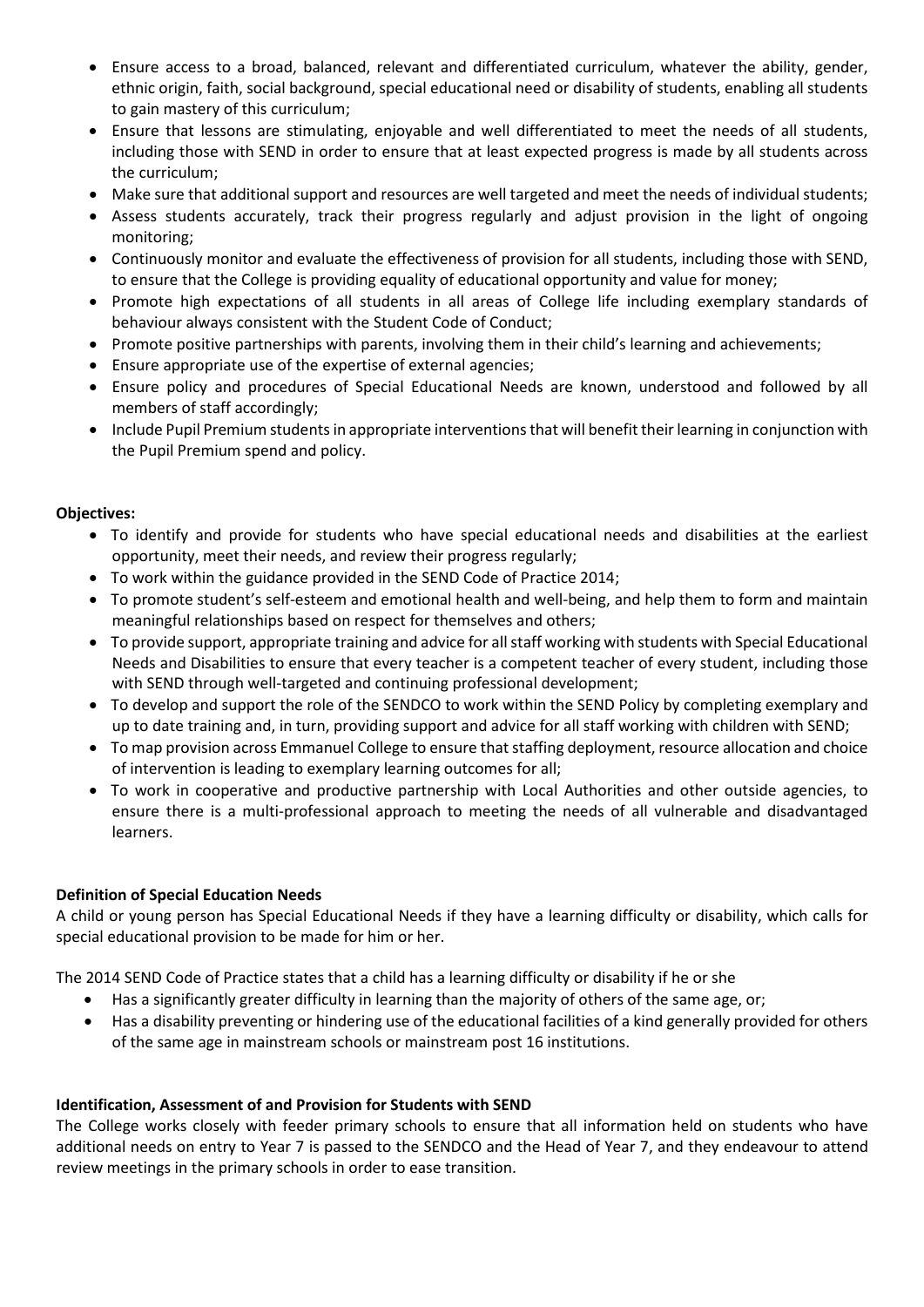All incoming Year 7 students undergo a Cognitive Abilities Test. The results from this assessment are used in conjunction with Year 6 SATs scores to ensure students are placed in classes suited to their ability. These tests are also used to support the information given by primary schools.

Students can be added to the SEN register at any point during their time at Emmanuel. This is a process that involves close observation, discussions with parents and students and the trial of interventions. A range of different tests are also used to support evidence gathered. During this monitoring period, a student may be identified as 'SEND Monitoring'.

When a student is identified as having SEND the College intervenes at **SEND Support**. The key test of the need for action is concern about current rates of progress or students' ability to work well within the mainstream lesson provision of the College. There should not be an assumption that all students will progress at the same rate. A judgement will be made in each case as to what it is reasonable to expect a particular student to achieve. Where progress is a concern, it will be necessary as a first step to take some additional or different action to enable the student to learn more effectively. Whatever the level of students' difficulties, the key test of how far their learning needs are being met is whether they are making adequate progress.

Adequate progress can be defined in a number of ways. It might, for instance, be progress which:

- closes the attainment gap between the student and their peers;
- prevents the attainment gap growing wider;
- is similar to that of peers starting from the same attainment baseline, but less than that of the majority of peers;
- matches or betters the student's previous rate of progress;
- ensures access to, and mastery of, the full curriculum;
- demonstrates an improvement in self-help, social or personal skills;
- demonstrates improvements in the student's behaviour

Exemplary classroom provision is the responsibility of the class teacher in line with *Excellence in the Curriculum*, which involves:

- careful planning which takes into account the needs of all the students;
- teachers gaining appropriate professional development to equip them to teach students with particular needs;
- strategic help, with the teacher designing tasks for students who need more input or guidance and the use of specialist support from the Student Support department and LSAs;
- work which is appropriately matched to the individual need and taught through an arrangement of different groups, tasks or resources
- regular assessment of progress and attainment which informs future intervention.

The College offers a variety of provision for students with SEND. As a starting point, students are placed in sets so the pace of work and the resources can be tailored to their specific needs.

Additional provisions made in the College include:

- support from LSA within mainstream lessons;
- mentoring:
- reading/ spelling/ handwriting support;
- accelerated reader programme;
- literacy groups;
- access to a word processor;
- access arrangements for in class tests and external assessments;
- one-to-one work in Student Support
- short-term intervention in the Alternative Provision

The SENDCO keeps a SEND register identifying those at SEND Support and Education, Health and Care Plan (EHCP or Single Plan) levels. This is split into three categories:

• those with an EHCP;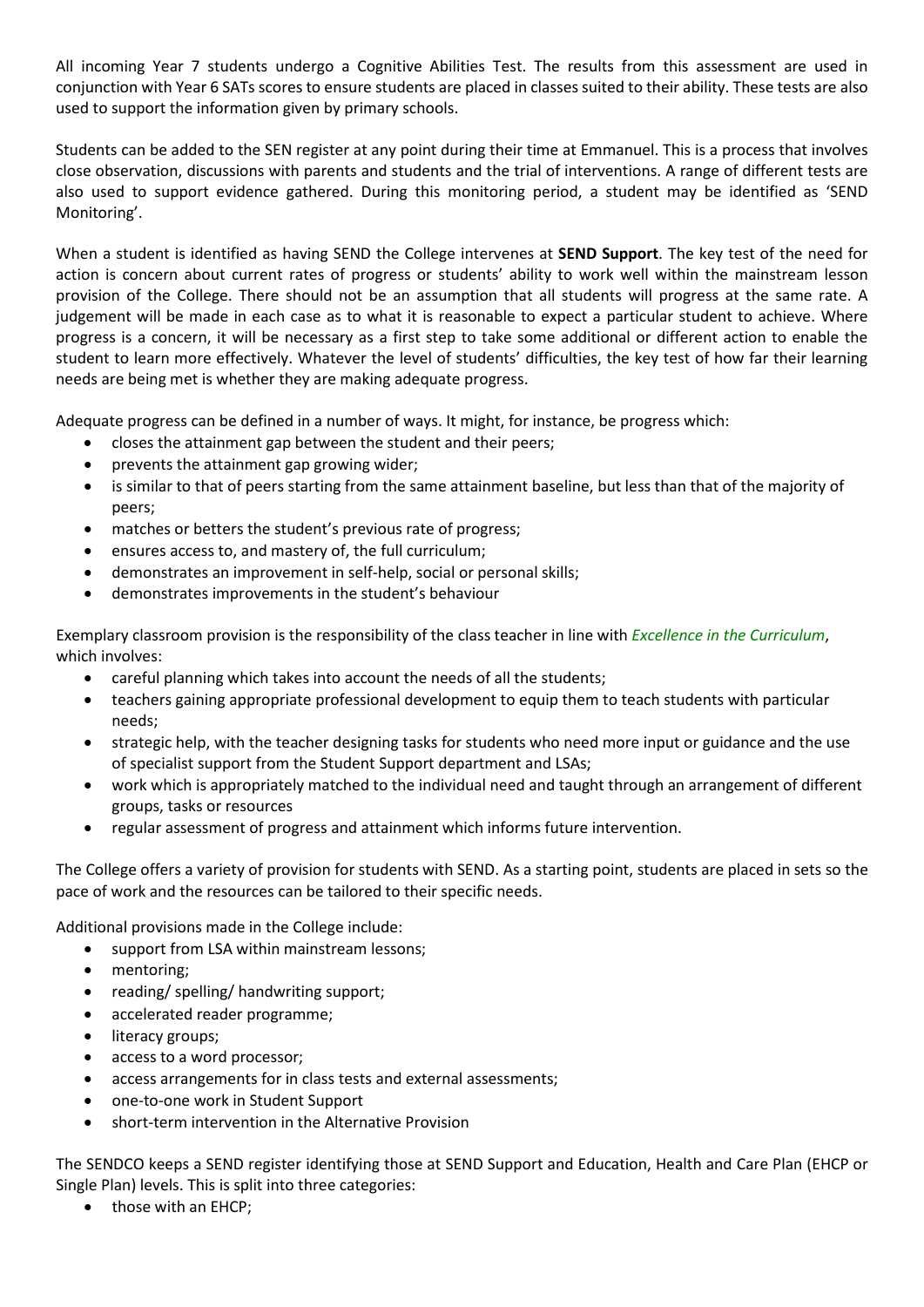- those who receive additional support (SEND Support);
- those who are being monitored but at this point do not require planned interventions (SEND monitoring).

This is communicated to all teaching staff. All students who receive planned support are linked to a 'Key Worker' who will be the first point of contact for the young person, their parents and their curriculum teachers. A 'Key Worker' is usually an LSA who works closely with the student in question.

# **SEND Support**

Students at SEN support will have:

- made little or no progress even when teaching approaches are targeted particularly in a student's identified area of weakness;
- shown signs of difficulty in developing literacy or numeracy skills which result in poor attainment in some curriculum areas;
- presented persistent emotional or behavioural difficulties in lessons which are not ameliorated by supportive strategies usually employed in the College;
- sensory or physical problems, and continue to make little or no progress despite the provision of specialist equipment;
- communication and/or interaction difficulties and continue to make little or no progress despite the provision of a differentiated or tailored curriculum.

The SENDCO is responsible for:

- further assessment of the student's strengths and weaknesses;
- planning future support for the student in discussion with colleagues;
- monitoring and reviewing the action taken;
- referring the student to other professionals for more specialist assessment and/or intervention where necessary;
- ensuring parents and the student are consulted and kept informed of action.

Class teachers/tutors:

- remain responsible for working with the student on a daily basis;
- ensure work is differentiated to meet the learning needs of the student.

#### **Nature of the intervention**

Classroom teachers use the information gathered at each review meeting to ensure they provide adequate strategies and interventions for students appropriate to their subject. LSAs work with students to provide additional support both in and out of lessons to help meet individual targets. In addition to this, external agencies or specialists may be involved in the care and provisions made for students. Specialists may act in an advisory capacity, or be involved in working with the student directly.

Progress reviews are undertaken by the SEND department based on termly assessment reviews. Reviews will document the advice and support provided or advised within student records. Parental consent will be sought before engaging with external agencies. If strategies at SEN support show that a student may need further support to help their progress, the teacher should discuss this with the SENDCO. Records of evidence are vital within this process. This may then lead to a request for statutory assessment of the student's educational needs and the writing of an Educational Health Care Plan (EHCP).

#### **Working with Students with an EHCP**

Additional support for students with an EHCP is organised to ensure that the objectives listed in the EHCP can be met. EHCPs have replaced Statements of Special Educational Need following on from the 2014 Code of Practice.

The delivery of the curriculum continues to be the responsibility of the class teacher and respective Head of Department with monitoring and evaluation by the SENDCO through the Statutory Annual Review.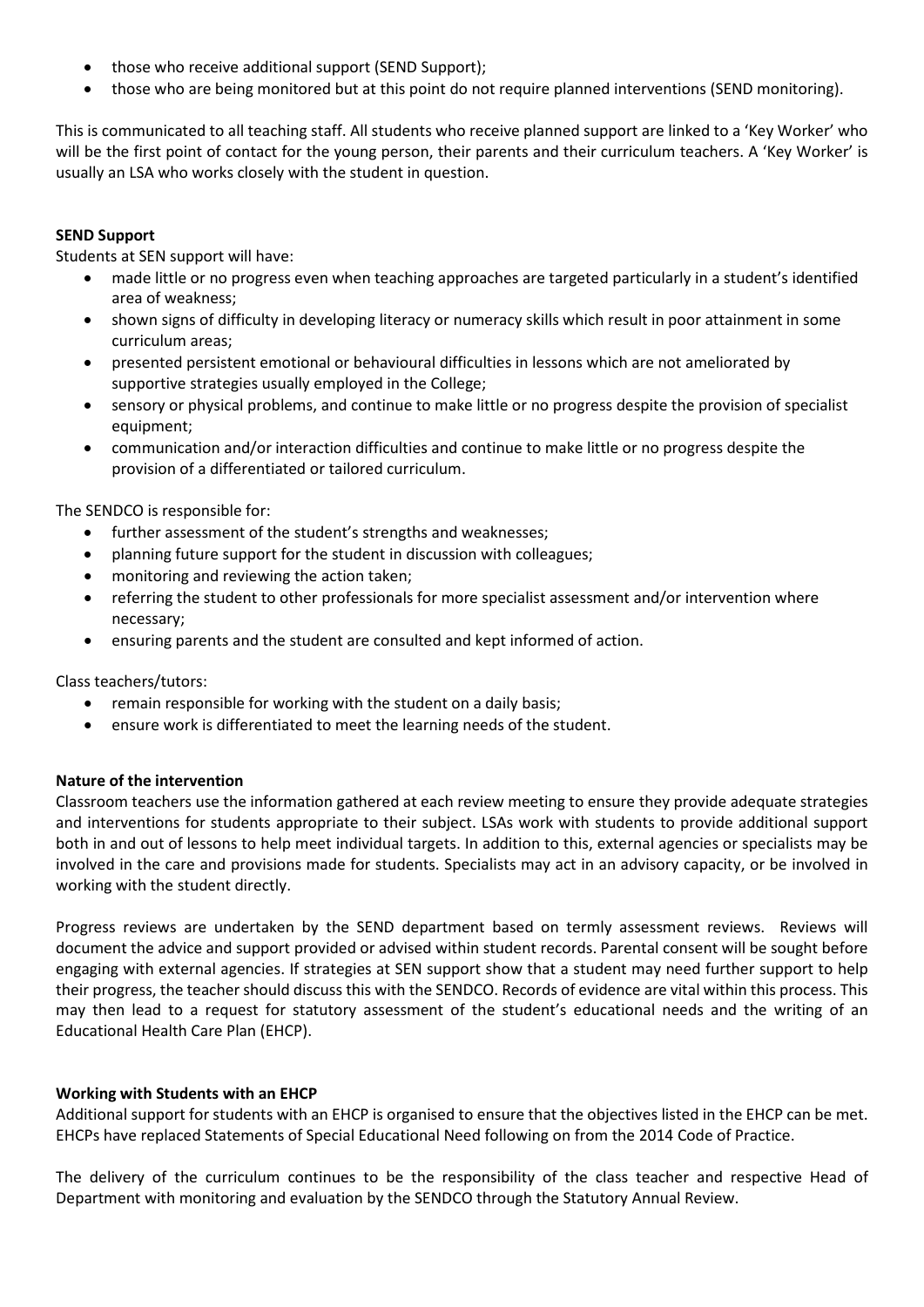#### **Learning Profiles**

Some students at SEND Support and all students EHCP level are issued with a Learning Profile, drawn up by the Student Support Department, in consultation with the student and his or her parents/carers. The Learning Profile sets out the student's specific learning needs alongside ways in which staff can provide support, and sets appropriate targets for the student to achieve throughout the course of the year. It also celebrates the achievements of students in the previous year. Written by the student and facilitated by a member of the Student Support Department, Learning Profiles are then sent home for consultation with parents. They are reviewed at least twice a year.

#### **Monitoring**

The progress of each student on the SEND Register is tracked through College reports, exams and in class assessments. This enables an analysis of the progress of individual students. Additional information is provided by the LSAs and specialist teachers.

Management meetings between the Vice Principal and the SENDCO are the forum for the strategic monitoring of SEND issues. On occasion, these meetings involve Heads of Department as part of monitoring the curriculum in relation to SEND issues.

# **Exit Criteria for additional SEND support**

When a student has made progress in their area of need sufficient that they no longer require any provision that is **different from or additional** to that which is normally available as part of high quality and differentiated teaching they will no longer be seen as requiring SEND Support. At this point, through discussion with parents and the student, the student may be removed from the College SEND register or move from 'Support' to 'Monitoring'.

#### **Provision for Disabled Students**

In accordance with The Children and Families Act of 2014, the College buildings are accessible to wheelchair users. There is a lift, disabled toilets in key locations, ramped access and wide corridors. Evac chairs are placed in stairwells to be used in case of the activation of the fire alarm, and PEEPs are completed for all students who may have difficulties accessing usual exit arrangements. Floors are carpeted throughout and encourage a very quiet teaching environment. First aid provision can be found in the Student Support area and medication can be administered here by trained First Aiders.

Prior to starting there is an opportunity for those with disabilities to arrange a meeting with the SENDCO or Assistant SENCO in order to fully discuss any specialist provision that needs to be prepared. A tour of the school is often helpful, in order to understand that access to the building is possible and to discuss any adjustments that may need to be arranged. The College frequently meets with medical professionals, parents and students to ensure that support offered is up to date and supportive and that students can access a full curriculum. All adjustments are made to ensure every student is able to access the entrance examinations in the first instance.

See *Accessibility Plan* for more information as to how the College seeks to ensure the College is accessible for all students, regardless of any visible or invisible disabilities.

#### **Access arrangements**

Access arrangements allow students with special educational needs, learning difficulties, disabilities or temporary injuries to access an assessment. The intention behind many access arrangements is to meet the particular needs of a candidate without affecting the integrity of the assessment. In this way, the College will comply with the duty of the Equality Act 2010 to make reasonable adjustments.

Emmanuel College aims to ensure that all students have equal access to examinations and are neither advantaged nor disadvantaged over their peers by any learning, medical or psychological difficulty they may experience. The College will do this by applying the rules for Access Arrangements as set out in the most recent Joint Council for Qualifications (JCQ guidelines 1 September 2016).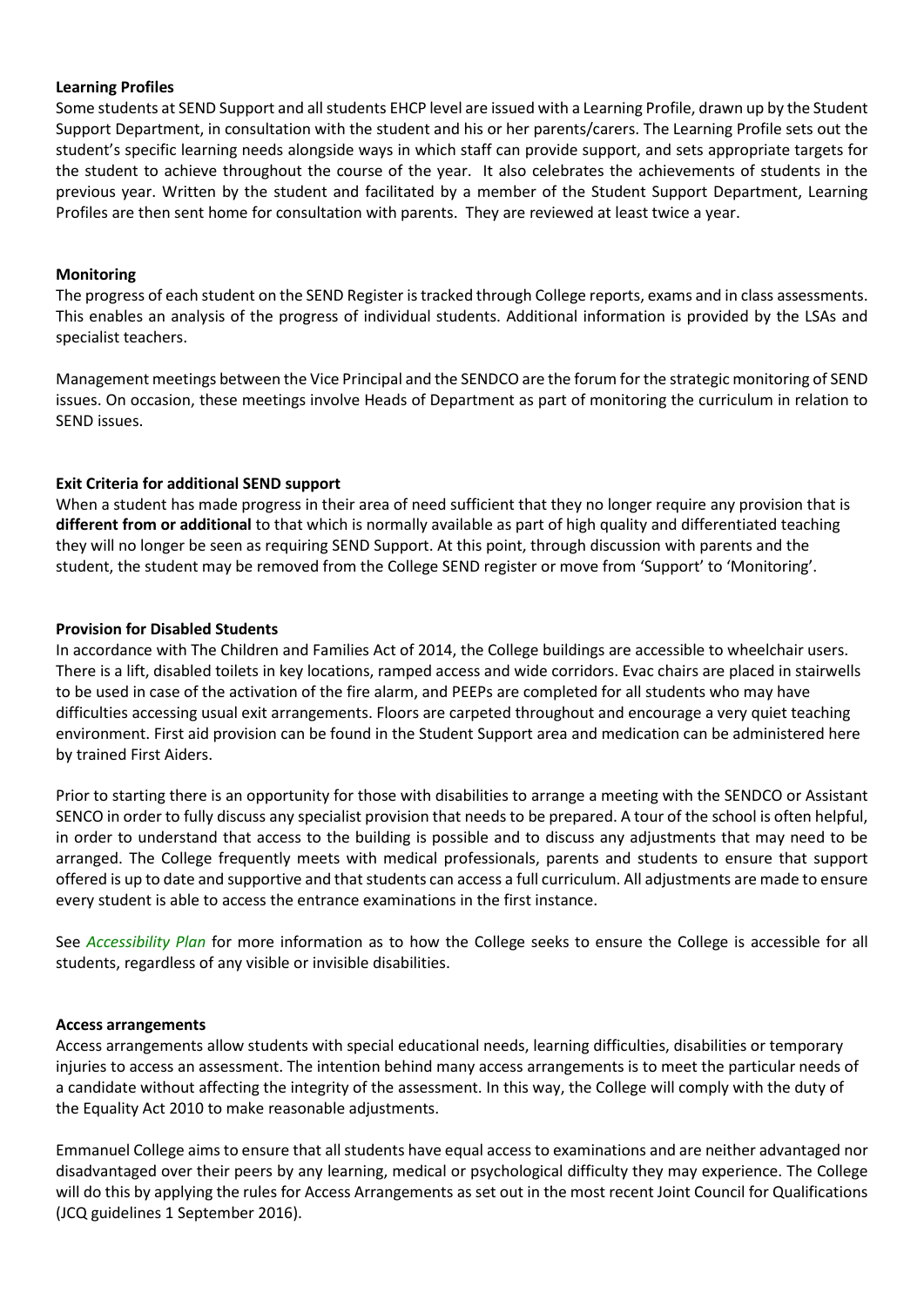Access arrangements reflect the support that is usually given to the student in the classroom, internal exams and mock examinations. This is commonly referred to as 'normal way of working'; for example, the use of a word processor can be used by a student if this truly represents a student's normal day to day method of working. The provision is put in place to address an underlying difficulty such as speed of handwriting, medical condition, physical disability, sensory impairment, planning and organisational difficulties or poor legibility. The decision to apply for access arrangements is the College's based on evidence of a history of need, history of provision and a specialist teacher access arrangements report. Access arrangements are usually sought during Year 9 or early in Year 10.

# **Difficulties unrelated to SEND**

Some students in the College may be underachieving caused by a poor early experience of learning, but they will not necessarily have a special educational need. It is the College's responsibility to identify this quickly and ensure that appropriate interventions are put in place to help these students 'catch up'.

Difficulties related solely to English as an additional language are not SEND. Emmanuel College assesses all aspects of a student's performance in different areas of learning and development to establish whether lack of progress is due to their poor understanding of English or if it arises from special educational needs or a disability.

The following concerns may impact on a student's progress and attainment but are not in themselves indicators of SEND:

- attendance and punctuality;
- health and welfare;
- being in receipt of pupil premium grant;
- being a looked after child;
- being a child of a serviceman/woman.

Students falling under these categories who are not SEND will receive pastoral care from the Heads of School and appropriate staff within the Student Support Department, overseen by the SENDCO.

27% of SEND students are also Pupil Premium. Whilst interventions for students initiated by the SEND Department are typically targeted at students as a result of SEND need there is often opportunity to include Pupil Premium students in SEND initiatives and support programmes, especially those who struggle academically due to social or financial deprivation. Many of the initiatives run by the SEND are funded through money for students with higher learning needs, but some Pupil Premium funding may be used when appropriate.

Every year data is produced to show whether the attainment gap has been closed between SEND and non- SEND students and within this data Pupil Premium students are also considered to see if more effective measures can be put in place to support these students and their peers.

#### **Links with Specialist Services**

The College has close links with the partner and feeder primary schools and with other specialists, including:

Health:

- Newcastle Audiology Department;
- speech and language therapy;
- physiotherapy;
- occupational therapy;
- CYPS;
- social care teams including the Complex Needs Team;
- the diabetic nurse.

#### Education: